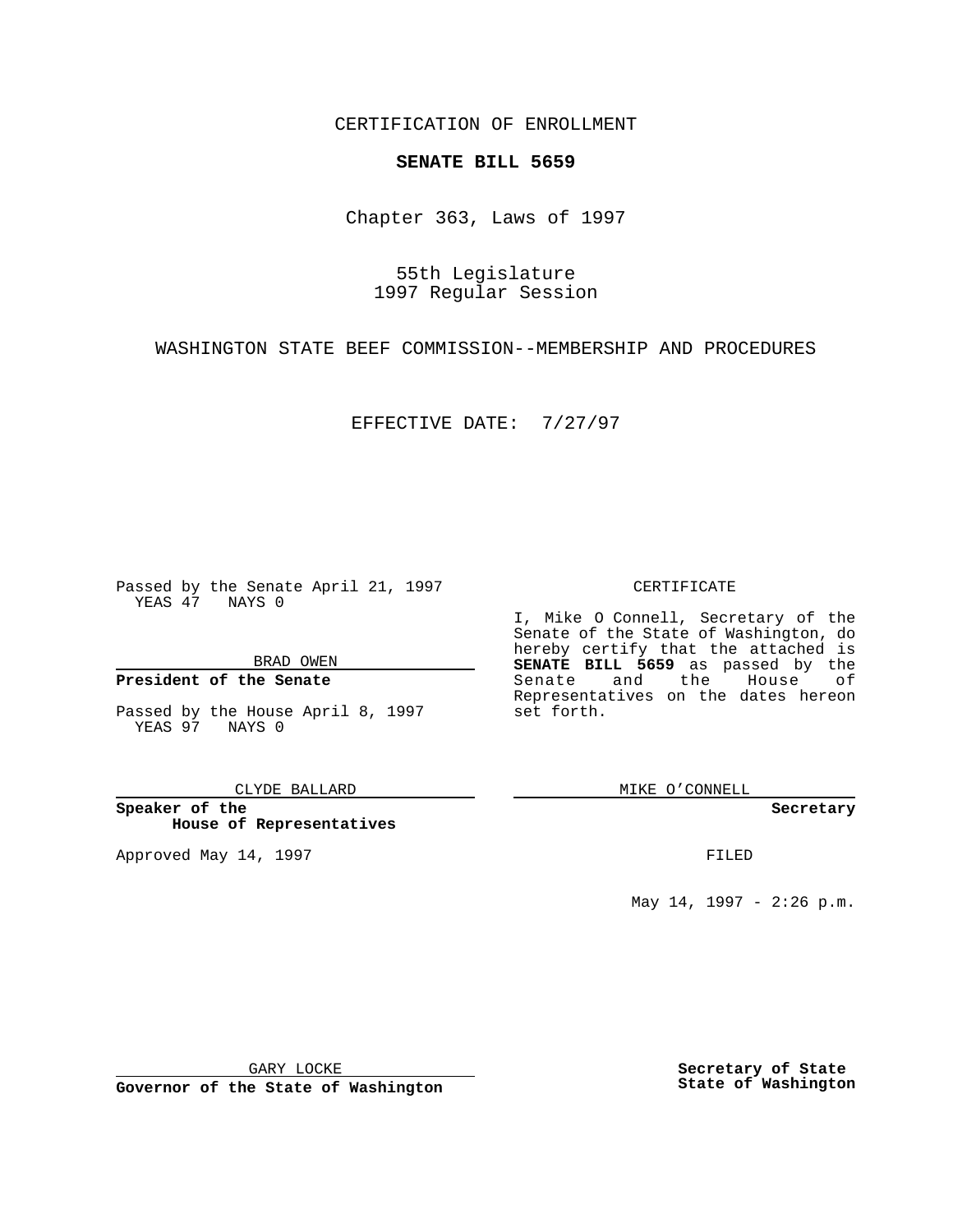# **SENATE BILL 5659** \_\_\_\_\_\_\_\_\_\_\_\_\_\_\_\_\_\_\_\_\_\_\_\_\_\_\_\_\_\_\_\_\_\_\_\_\_\_\_\_\_\_\_\_\_\_\_

\_\_\_\_\_\_\_\_\_\_\_\_\_\_\_\_\_\_\_\_\_\_\_\_\_\_\_\_\_\_\_\_\_\_\_\_\_\_\_\_\_\_\_\_\_\_\_

## AS AMENDED BY THE HOUSE

Passed Legislature - 1997 Regular Session

**State of Washington 55th Legislature 1997 Regular Session**

**By** Senator Morton

Read first time 02/05/97. Referred to Committee on Agriculture & Environment.

1 AN ACT Relating to the beef commission; and amending RCW 16.67.040 2 and 16.67.051.

3 BE IT ENACTED BY THE LEGISLATURE OF THE STATE OF WASHINGTON:

4 **Sec. 1.** RCW 16.67.040 and 1993 c 40 s 1 are each amended to read 5 as follows:

6 There is hereby created a Washington state beef commission to be 7 thus known and designated. The commission shall be composed of  $((one))$ 8 two beef producers, ((one)) two dairy (beef) producers, ((one)) two 9 feeders, one livestock salesyard operator, and one meat packer. If an 10 otherwise voting member is elected as the chair of the commission, the 11 member may, during the member's term as chair of the commission, cast 12 a vote as a member of the commission only to break a tie vote. In 13 addition there will be one ex officio member without the right to vote 14 from the department of agriculture to be designated by the director 15 thereof.

16 A majority of voting members shall constitute a quorum for the 17 transaction of any business.

18 All appointed members as stated in RCW 16.67.060 shall be citizens 19 and residents of this state, over the age of twenty-five years, each of

p. 1 SB 5659.SL